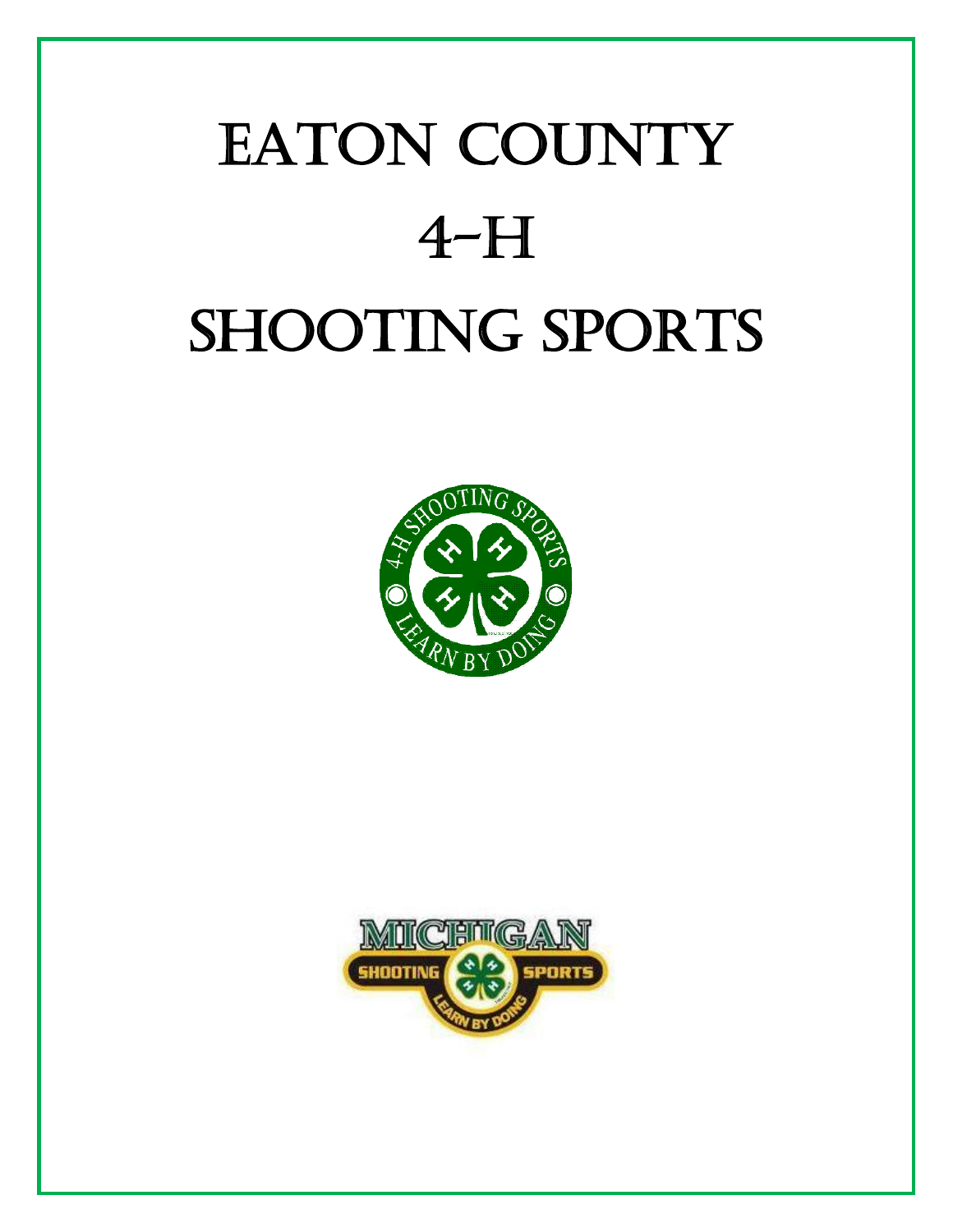#### **Why 4-H Shooting Sports?**

Involvement in 4-H can help kids **EXPLORE** new ideas, **EXPERIENCE** a variety of new opportunities and friendships, and build new skills designed to help them **ACHIEVE**.

4-H is forever growing, learning, caring, and exploring…the possibilities are endless! 4-H is continually giving youth opportunities to learn, grow and apply knowledge to **"Make the Best Better."**

#### **What is 4-H Shooting Sports?**

The focus of the Michigan 4-H Shooting Sports Program, like the many other project areas of 4-H, is youth development. The program gives young people the opportunity to develop a variety of important life skills. Skills like concentration, decision-making, teamwork and leadership. Youth and families involved in 4-H shooting sports will learn the safe, responsible use of firearms and archery equipment, develop an increased awareness of conservation and be introduced to a source of lifelong recreation.

# **Getting Involved**

The Eaton County 4-H Shooting Sports Program is open to youth ages 5-19 by January 1<sup>st</sup> of the current year regardless of race, religion, color, national origin, gender, gender identity, religion, age, height, weight, disability, political beliefs, sexual orientation, marital status, family status, or veteran status. Some disciplines have specific age requirements. In the interest of safety for the participant and others in the group, shooting sports instructors have the right to refuse any participant from shooting sports activities.

Adults can be involved in as well. You can be a certified leader/instructor and be able to provide instruction to a group of 4-Her's. Or, you can help as a parent volunteer and assist with scoring targets, running concessions, handling sign-ins, and any number of other tasks that support the program. Adults that volunteer may need to complete the MSU Extension Volunteer Selection Process, contact the Extension office for more information.

# **Shooting Sports Projects**

The Eaton County 4-H Shooting Sports program offers the following projects areas:

#### **Ages 5 - 19 (includes Cloverbuds):**

• **Wilderness**

#### **Ages 8 - 19:**

- **Archery:** Target and 3-D Archery
- **BB Gun**

**Ages 12 - 19:**

- **Muzzleloading**
- **Air Pistol**
- **.22 cal. Field Rifle**
- **Shotgun:** Trap & Skeet

All projects are to be conducted under the direct supervision of an Eaton County 4-H Certified Shooting Sports Instructors and in compliance with all Michigan 4-H Shooting Sports Safety Policies and Procedures.

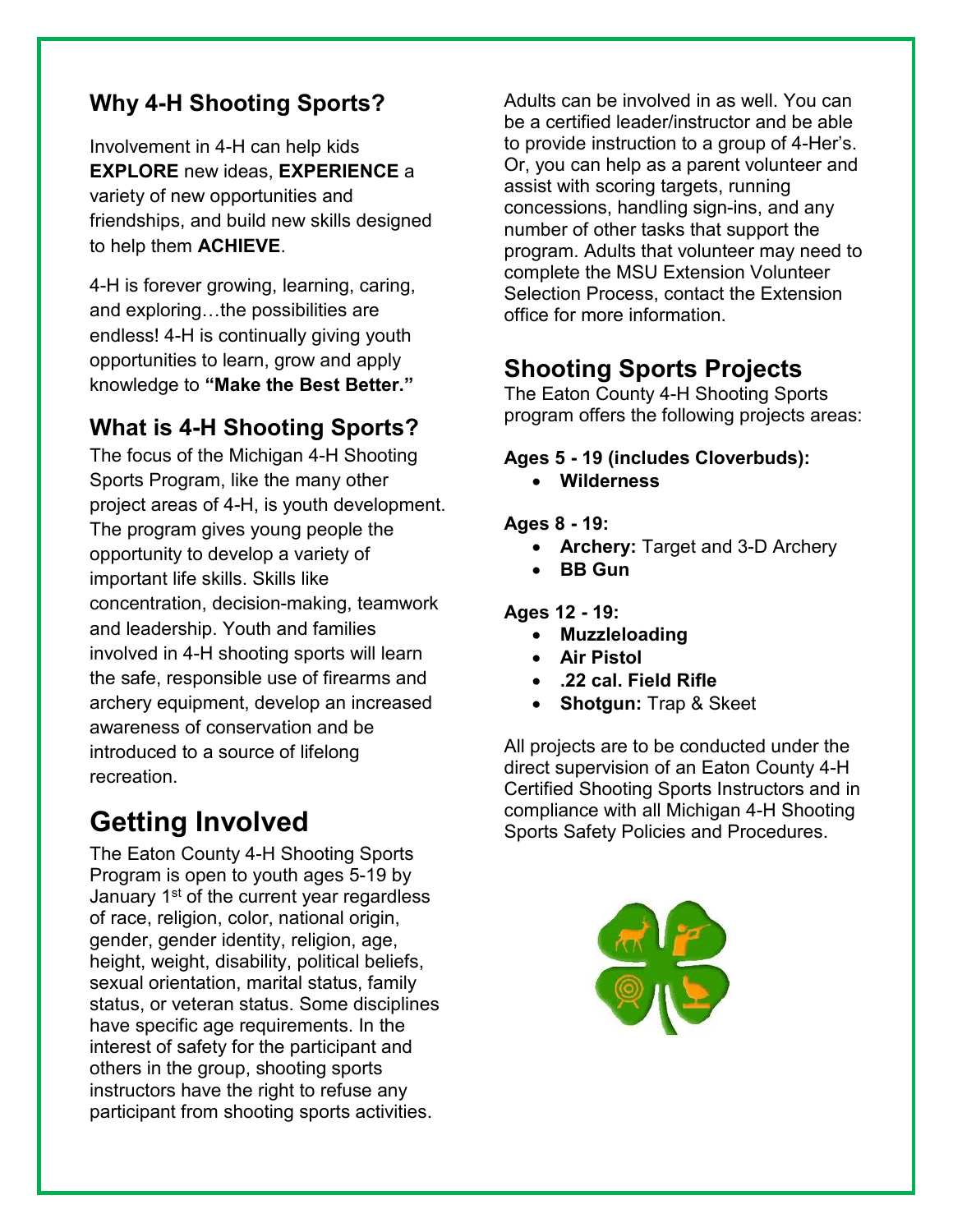# **Participant Age Policy**

4-H shooting sports in Eaton County are open to youth ages 5 – 19. 4-H age is determined by the age of the youth on January 1 of the 4-H program year. See projects on prior page for ages by discipline.

#### **Cloverbuds: 5 – 7 Years of age** We will be doing Cloverbuds in the wilderness discipline only.

#### **How do youth join the Eaton County Shooting Sports Program?**

Eaton County Shooting Sports is a County wide program.

- You can choose to just be part of the Shooting Sports Program. **OR**
- You can join a club and do other projects in addition to shooting sports.

To enroll in Shooting Sports, you must complete the following:

- Enroll in 4-H Online. Instructions and the link to the database are located at [https://www.canr.msu.edu/resources](https://www.canr.msu.edu/resources/michigan_4_h_enrollment) /michigan 4 h enrollment.
- Sign and turn in the Eaton County 4- H Shooting Sports Participation Agreement.
- Submit payment for both the county and project fees.



### **Fees**

#### **Eaton County Shooting Sport Project Fee:**

There is a shooting sports fee of \$5 a person/per year, to be paid to the Eaton County Shooting Sports in December at open enrollment.

#### **Additional Fees:**

Trap/Skeet shooting: There is a fee of \$3.50 per round to shoot.

# **Practices**

Meets will run from January thru May. These meets are to ensure the safety and development of everyone involved in the shooting sports program.

# **Parent Participation**

A Parent Information Meeting is held in December. Parents are asked to be actively involved in volunteering to assist during practices so they are familiar with the safety procedures and equipment requirements of all 4-H shooting sports projects. Every child must have four (4) hours of parent or other adult participation per year. Depending on the type of role, some parent participation may require you to complete volunteer screening.

### **Shooting Log**

Each member is encouraged to keep an updated shooters log. Include date, location, time and tips you've learned. This will help you journal your developmental progress.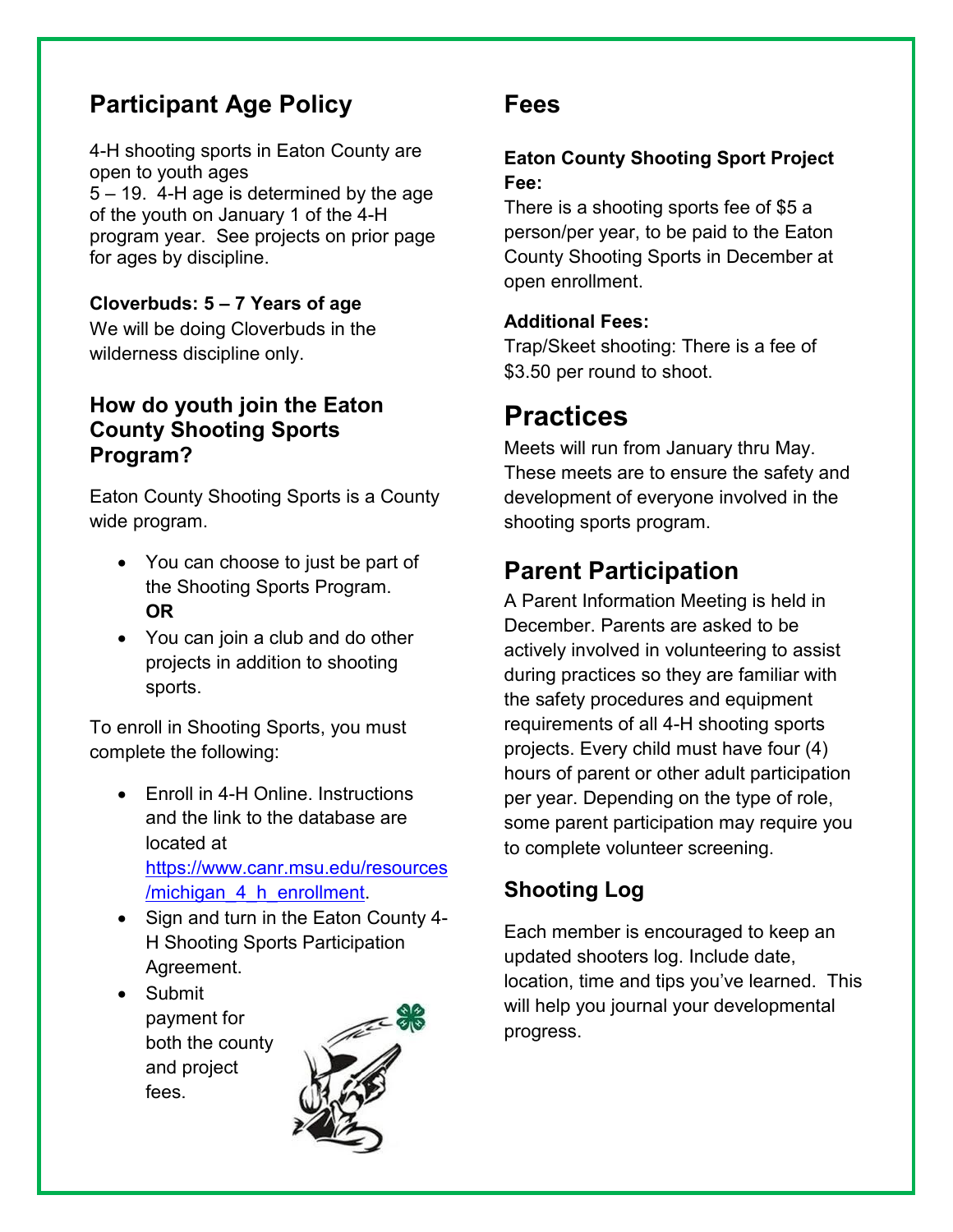# **Family Involvement**

A 4-H club does not function without family involvement. It is essential that parents/guardians attend community meetings, remain at practice sessions, and learn about the 4-H shooting sports program to be able to provide their son/daughter(s) with proper equipment and safety protection, all the while providing them the best opportunity to develop to their full potential.

# **Equipment**

**CAUTION: SO NOT TO BE DISAPPOINTED, DO NOT PURCHASE NEW EQUIPMENT UNTIL YOU HAVE INVESTIGATED THE RULES & REGULATIONS FOR 4-H COUNTY AND STATE EVENTS.** 

You will want to invest in equipment that you will serve you for a long time, meet 4-H regulations and not find yourself disappointed because the particular equipment you purchased does not meet the standards for 4-H events. Certified instructors will be able to give you suggestions as to equipment that will be best fit the participant's needs.

#### **TRANSPORTING EQUIPMENT:**

When transporting your own equipment to and from club practices or 4-H sponsored events, **you MUST transport all equipment** (bows & firearms alike) **in a case**. Violation of this safety component may result in your son/daughter not being allowed to participate in 4-H shooting sport events.

#### **Eaton County Tournament:**

The County Tournament is usually held in June.

In order to participate at the county shoot you must

- Participate in 3 full practices in each discipline you are participating in.
- Complete a county registration form by the due date set.
- It is the responsibility of the 4-H participant and their family to see that all requirements have been met.

#### **State 4-H Shooting Sports Competition:**

The State Shoot is usually held in early August each year. You MUST sign up to participate in this shoot prior to the deadline set by MSU Extension; usually July. Notification of deadlines, fees, rules, location, etc. can be acquired through the Organizational Leader of Shooting Sports, the Eaton County MSU Extension office at 517-543-2310 or the State 4-H website [https://www.canr.msu.edu/shooting\\_sports/](https://www.canr.msu.edu/shooting_sports/)

The State Shoot is held in various locations around the state. Here participants from our county compete for individual and team awards with 4-H participants from around the state.

Participants may enter 1 (one) team/individual event.